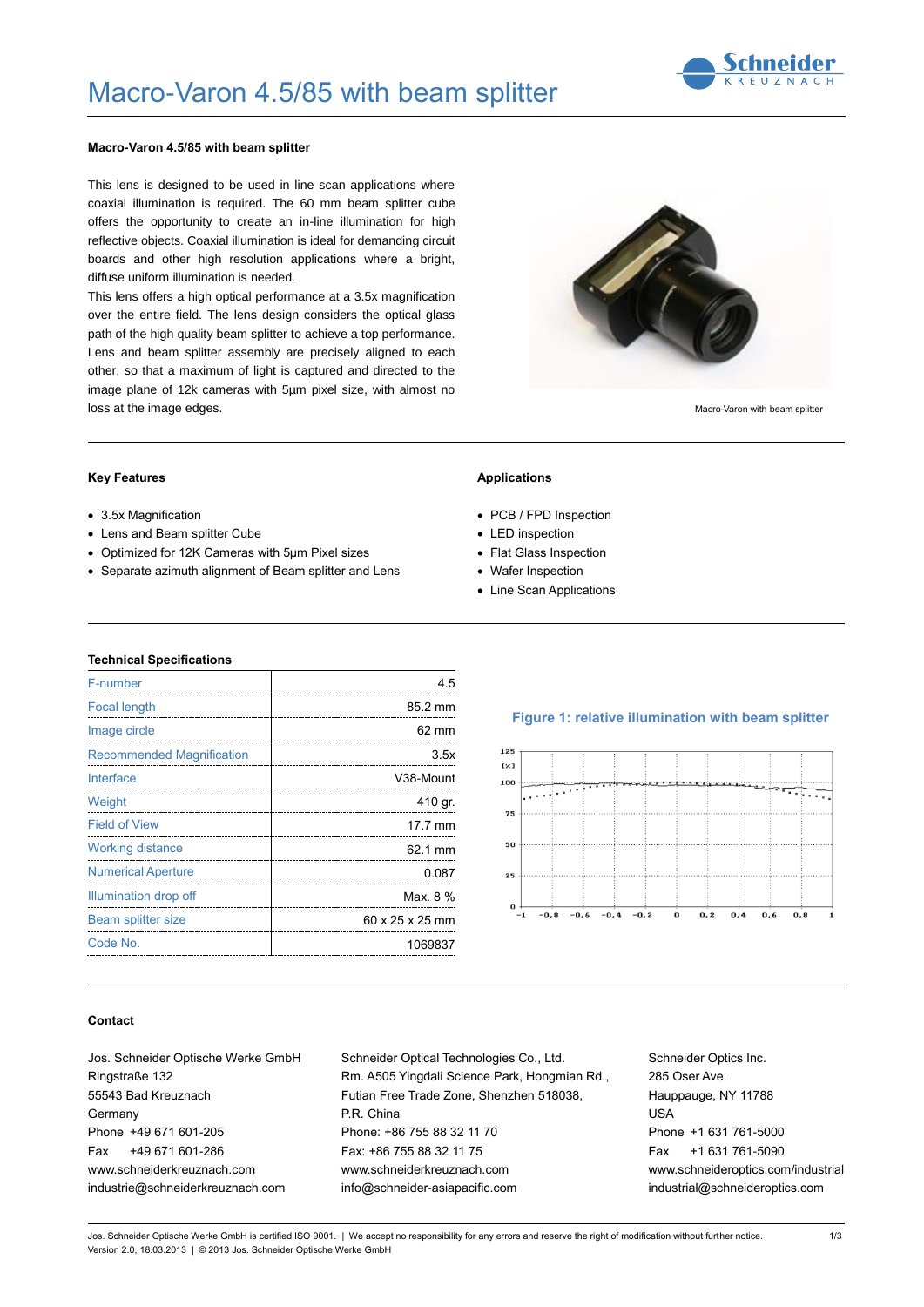



# Macro-Varon 4.5/85 with beam splitter





## RELATIVE ILLUMINATION

The relativ illumination is shown for the given focal distances or magnifications.

 $f / 4.5$ 

|  | $\rightarrow$ $\beta' = -4.0000$ |  | $u_{max}^* = 31.0$ 00'= 535. |  |
|--|----------------------------------|--|------------------------------|--|
|  | $- - B' = -3,5000$               |  | $u_{max}$ = 31.0 00'= 496.   |  |
|  | $-- \beta' = -3.0000$            |  | $u_{max}$ = 31.0 00'= 457.   |  |

### **DISTORTION**

Distortion is shown for the given focal distances or magnifications. Positive values indicate pincushion distortion and negative values barrel distortion,

| $\rightarrow$ $\beta' = -4.0000$ | $u_{max}$ = 31.0 00'= 535.                       |  |
|----------------------------------|--------------------------------------------------|--|
| $- - 15' = -5.5000$              | $u_{max}$ = 31.0 00'= 496.                       |  |
| $-- \beta' = -3.0000$            | $u_{\text{max}}^* = 31.0$ 00 <sup>*</sup> = 457. |  |

### TRANSMITTANCE

Relative spectral transmittance is shown with reference to wavelength.